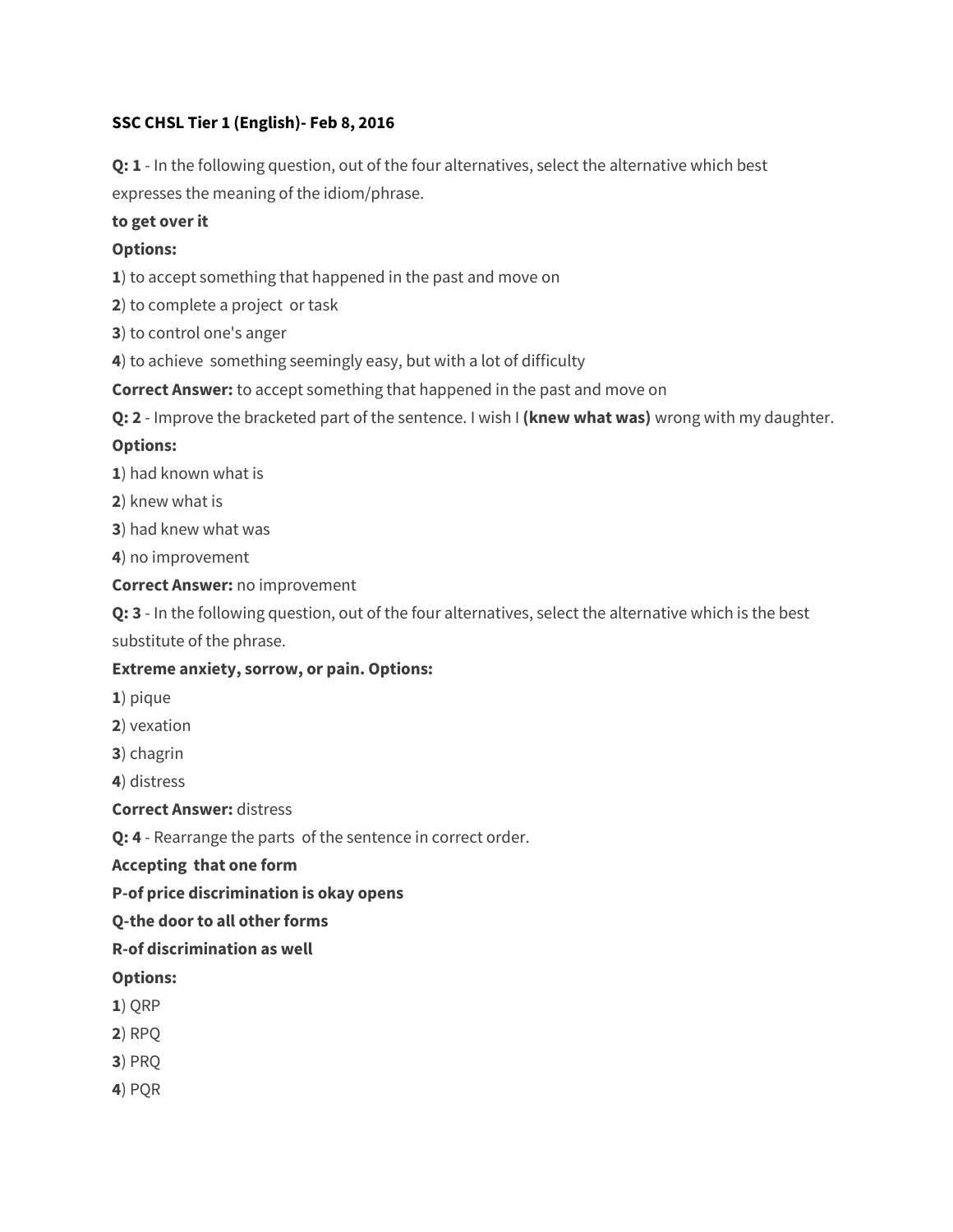#### **Correct Answer:** PQR

**Q: 5** - Select the synonym of

**dare**

### **Options:**

- **1**) cohort
- **2**) taunt
- **3**) patronize

**4**) chum

### **Correct Answer:** taunt

**Q: 6** - Rearrange the parts of the sentence in correct order.

### **Seven decades ago,**

**P-Orwell wrote a clutch**

### **Q-for the post-World War II British journal Polemic**

### **R-of essays**

### **Options:**

- **1**) RPQ
- **2**) QRP
- **3**) PRQ
- **4**) QPR

# **Correct Answer:** PRQ

**Q: 7** - In the following question, out of the four alternatives, select the alternative which is the best substitute of the phrase.

# **a region of injured tissue or skin in which blood capillaries have been ruptured; a bruise.**

**Options:**

- **1**) pustule
- **2**) knurl
- **3**) contusion

**4**) tumour

### **Correct Answer:** contusion

**Q: 8** - In the following question, out of the four alternatives, select the alternative which best expresses the meaning of the idiom/phrase.

# **to get up on the wrong side of the bed**

# **Options:**

**1**) to find oneself in a strange place when one wakes up especially after drinking a lot previous night

- **2**) to start the day in a bad mood which continues all day long
- **3**) to argue with your spouse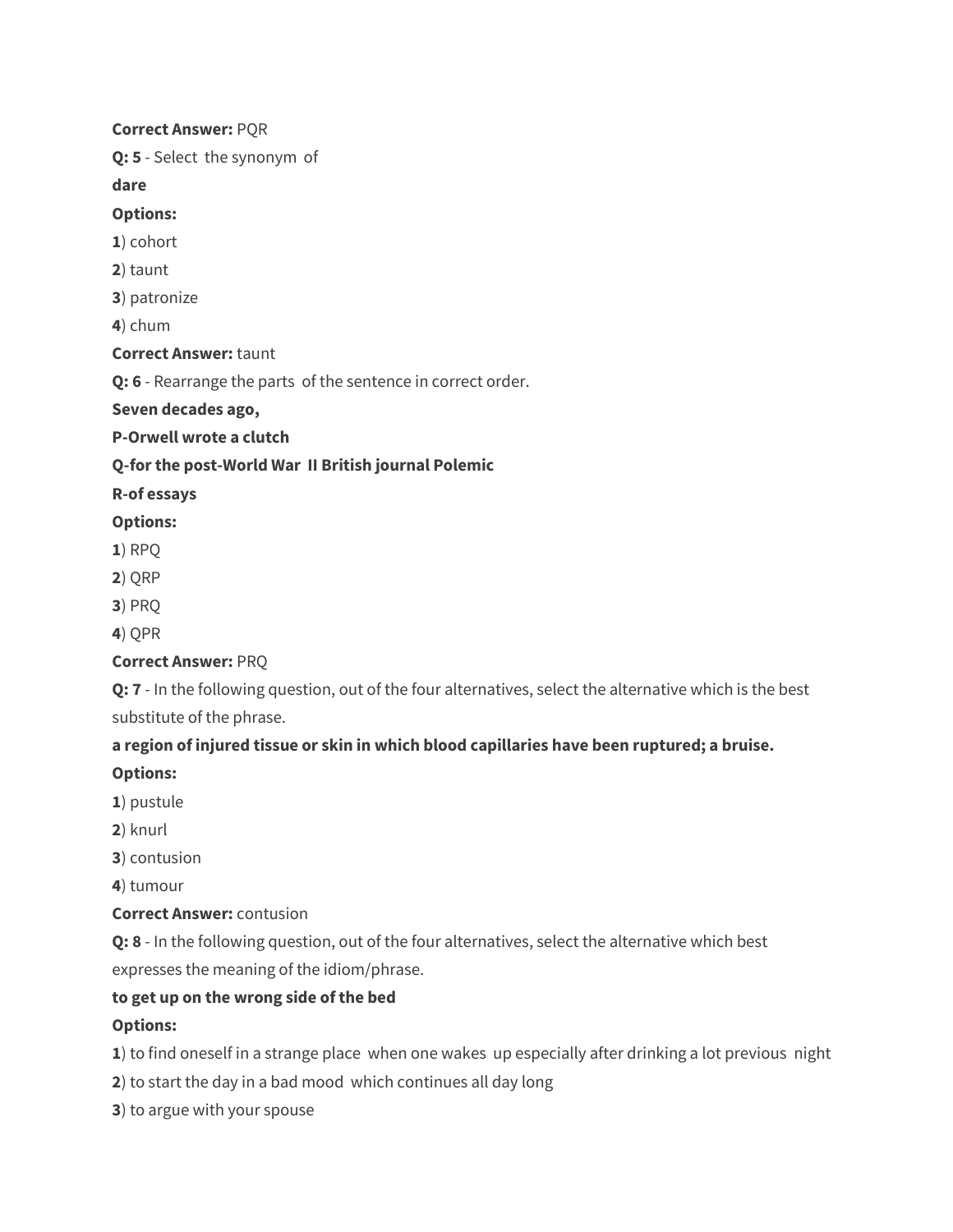**4**) to roll a lot in bed while sleeping

**Correct Answer:** to start the day in a bad mood which continues all day long

**Q: 9** - Select the antonym of

**snag**

### **Options:**

- **1**) hurdle
- **2**) boon
- **3**) bug

**4**) glitch

### **Correct Answer:** boon

**Q: 10** - Select the synonym of

**to delude**

### **Options:**

- **1**) hoodwink
- **2**) conscientious
- **3**) scrupulous
- **4**) bona fide

### **Correct Answer:** hoodwink

**Q: 11** - In the following question, a sentence has been given in Active/Passive voice. Out of four alternatives suggested, select the one, which best expresses the same sentence in Passive/Active voice.

### **The candidates are writing an essay.**

### **Options:**

**1**) An essay was wrote by the candidates.

**2**) An essay is being written by the candidates.

**3**) An essay has had been written by the candidates.

**4**) An essay had been written by the candidates.

**Correct Answer:** An essay is being written by the candidates.

**Q: 12** - In the following question, a sentence has been given in Direct/Indirect speech. Out of the four alternatives suggested, select the one, which best express the same sentence in Indirect/Direct speech.

# **Bunty said, "I have done my class work".**

# **Options:**

**1**) Bunty said, he had done his class work.

- **2**) Bunty said that he had done his class work.
- **3**) Bunty was saying, he has done his class work.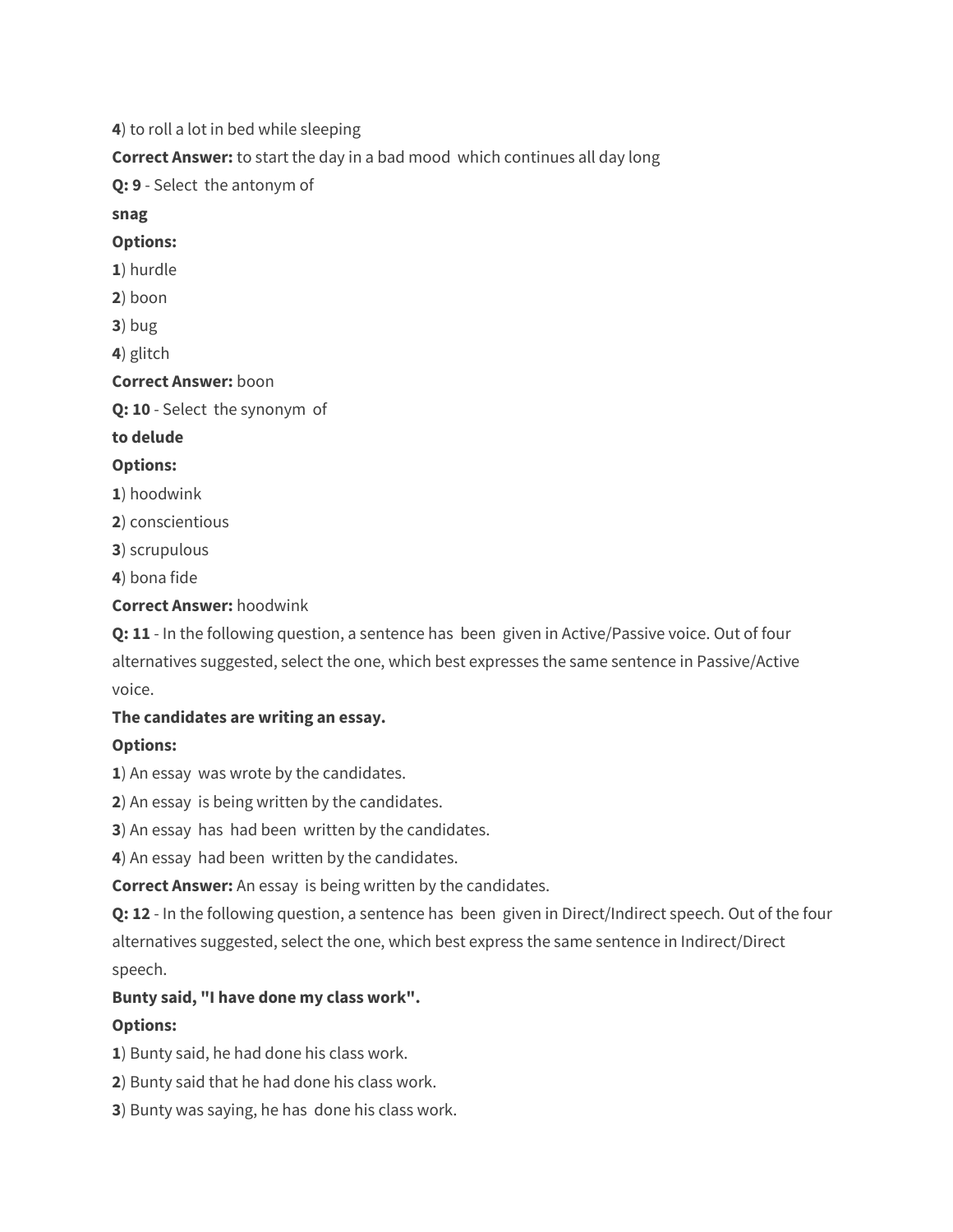**4**) Bunty said that he did his class work.

**Correct Answer:** Bunty said that he had done his class work.

**Q: 13** - Improve the bracketed part of the sentence. If I **(just had)** the money I would have bought the car.

### **Options:**

- **1**) have had
- **2**) was having

**3**) had

**4**) no improvement

### **Correct Answer:** had

**Q: 14** - Select the antonym of

### **diligence**

# **Options:**

- **1**) lethargy
- **2**) exertion
- **3**) vigour
- **4**) assiduity

# **Correct Answer:** lethargy

**Q: 15** - In the following question, sentence given with blank is to be filled in with an appropriate word.

Select the correct alternative out of the four and indicate it by selecting the appropriate option.

# **The relocation of the car factory to our struggling town is an economic ---------------- .**

# **Options:**

- **1**) boon
- **2**) good
- **3**) donation

**4**) present

# **Correct Answer:** boon

**Q: 16** - Select the word with the correct spelling.

# **Options:**

- **1**) thrashere
- **2**) fiefedoms
- **3**) snifing
- **4**) squashed

**Correct Answer:** squashed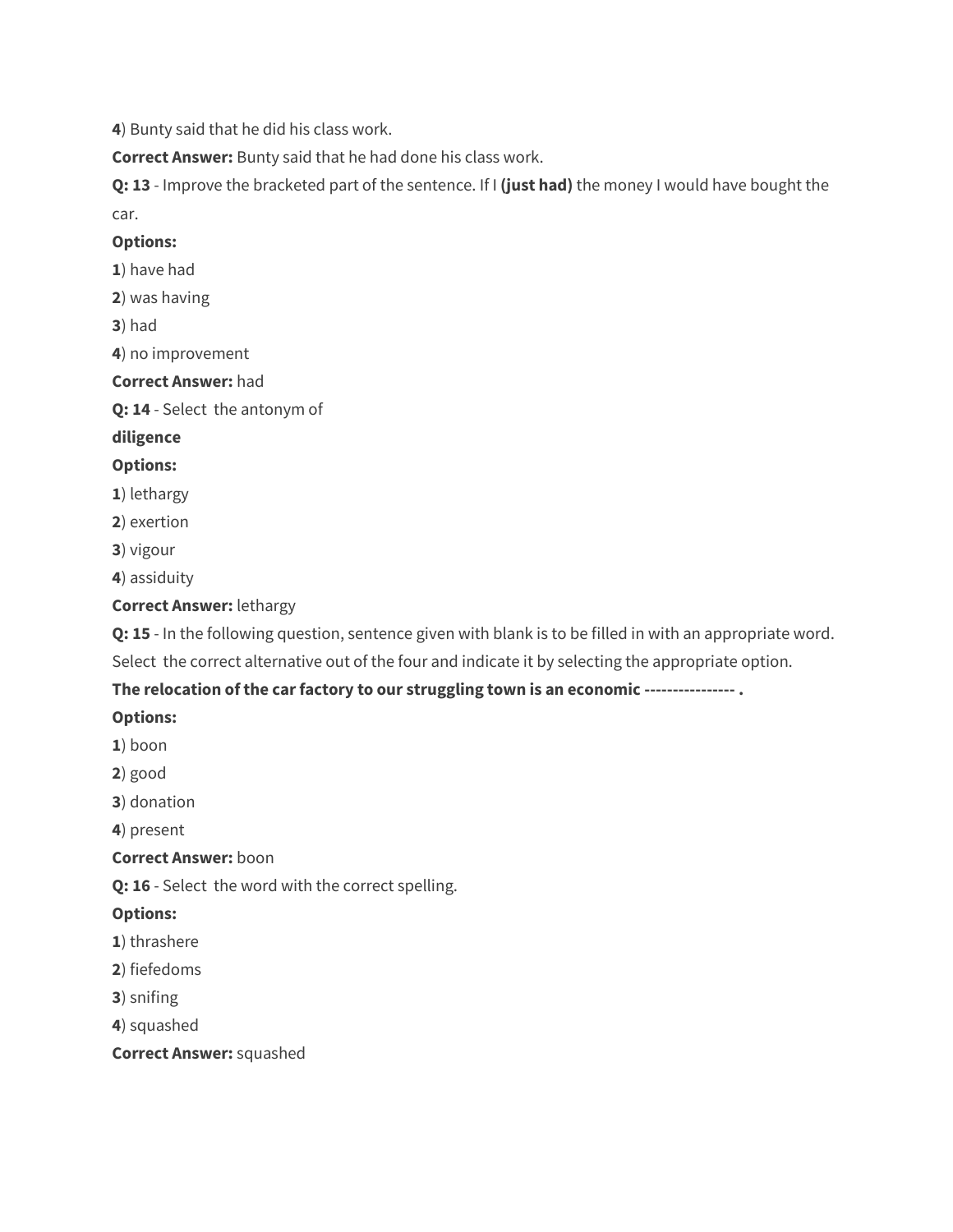**Q: 17** - In the following question, some part of the sentence may have errors. Find out which part of the sentence has an error and select the appropriate option. If a sentence is free from error, select 'No Error'.

### **Her heart was(A)/pounding as he(B)/stopped front of her.(C)/No error(D)**

### **Options:**

- **1**) **A**
- **2**) **B**
- **3**) **C**
- **4**) **D**

# **Correct Answer: C**

**Q: 18** - In the following question, some part of the sentence may have errors. Find out which part of the sentence has an error and select the appropriate option. If a sentence is free from error, select 'No Error'.

# **He only plays a subsidiary(A)/ role in the management(B)/of this organization.(C)/No error(D) Options:**

- **1**) **A**
- **2**) **B**
- **3**) **C**
- **4**) **D**

# **Correct Answer: D**

**Q: 19** - In the following question, sentence given with blank is to be filled in with an appropriate word.

Select the correct alternative out of the four and indicate it by selecting the appropriate option.

# **My grandmother's exercise regime is to walk the mall at a\_\_\_\_\_\_\_\_\_\_\_\_\_\_ pace.**

### **Options:**

- **1**) potent
- **2**) brisk
- **3**) strong

**4**) vital

# **Correct Answer:** brisk

**Q: 20** - Select the word with the correct spelling.

# **Options:**

- **1**) insolente
- **2**) saphire
- **3**) immersed
- **4**) peperony
- **Correct Answer:** immersed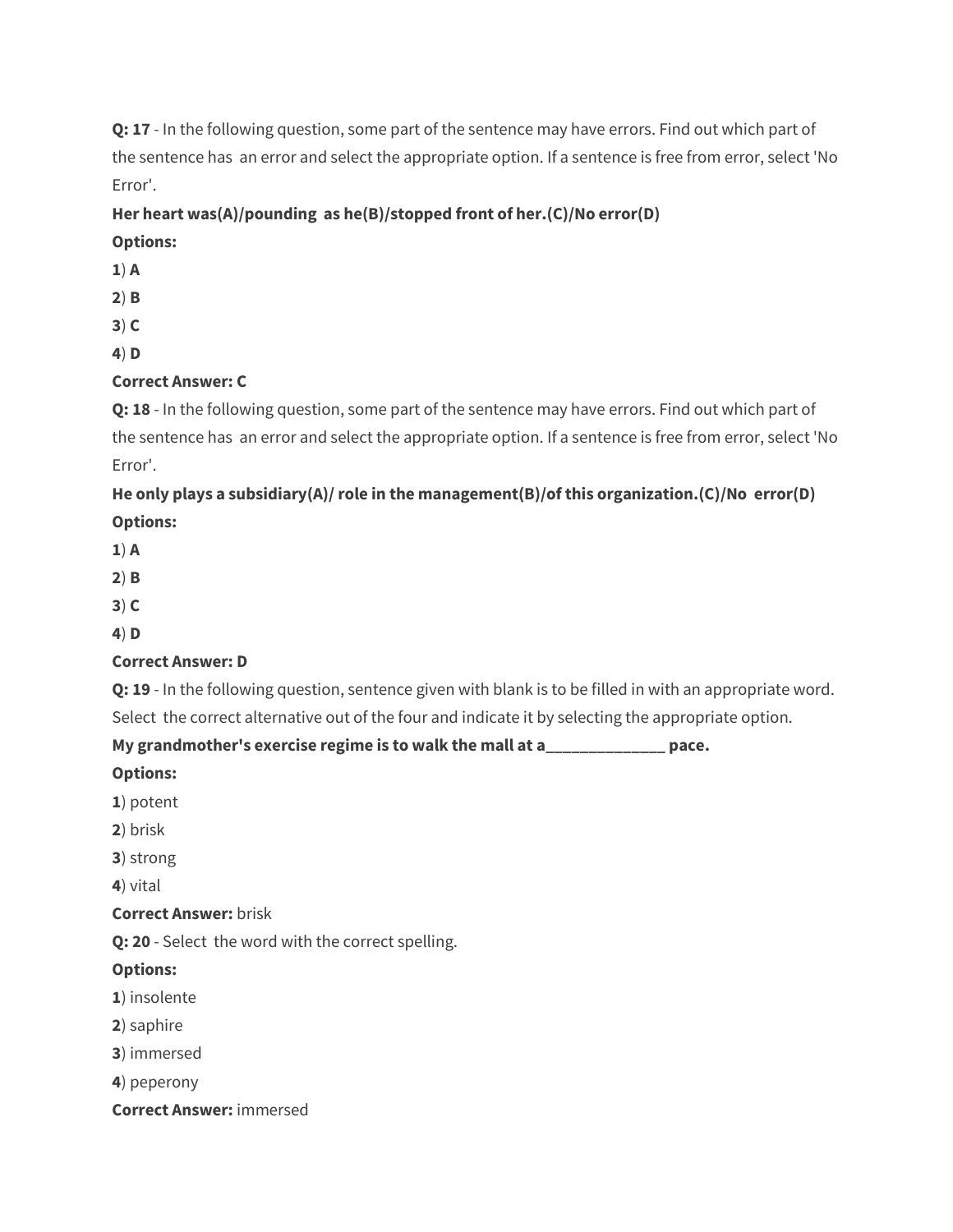**Q: 21** - In the following passage, some of the words have been left out. Read the passage carefully and select the correct answer for the given blank out of the four alternatives.

 **\_\_\_\_\_\_\_\_\_\_reader can add to the list and to the possibilities of a new ethical and moral politics \_\_\_\_\_\_\_\_\_\_\_ requires a Gandhian inventiveness of ritual and politics. What I wish to add is a \_\_\_\_\_\_\_\_\_\_\_ The rituals of apology and the question of justice, reconciliation and ethical repair are not easy. They require a rigour and an inventiveness\_\_\_\_\_\_\_\_\_\_\_\_ethical thinking which\_\_\_\_\_\_\_\_\_new experiments with the idea of truth and healing in India.**

\_\_\_\_\_\_\_\_\_\_ reader can add to the list

#### **Options:**

**1**) One

**2**) Some

**3**) Each

**4**) Anyone

**Correct Answer:** Each

**Q: 22** - In the following passage, some of the words have been left out. Read the passage carefully and select the correct answer for the given blank out of the four alternatives.

**\_\_\_\_\_\_\_\_\_\_reader can add to the list and to the possibilities of a new ethical and moral politics\_\_\_\_\_\_\_\_\_\_\_\_\_ requires a Gandhian inventiveness of ritual and politics. What I wish to add is a \_\_\_\_\_\_\_\_\_\_\_\_\_\_\_\_\_ The rituals of apology and the question of justice, reconciliation and ethical repair are not easy. They require a rigour and an inventiveness\_\_\_\_\_\_\_\_\_\_\_\_\_ ethical thinking which\_\_\_\_\_\_\_\_\_\_\_ new experiments with the idea of truth and healing in India.**

moral politics \_\_\_\_\_\_\_\_\_\_\_\_ requires a Gandhian inventiveness of ritual and politics.

#### **Options:**

- **1**) which
- **2**) why
- **3**) where
- **4**) what

#### **Correct Answer:** which

**Q: 23** - In the following passage, some of the words have been left out. Read the passage carefully and select the correct answer for the given blank out of the four alternatives.

 **\_\_\_\_\_\_\_\_\_\_\_\_\_ reader can add to the list and to the possibilities of a new ethical and moral politics\_\_\_\_\_\_\_\_\_\_\_\_\_\_ requires a Gandhian inventiveness of ritual and politics. What I wish to add is a \_\_\_\_\_\_\_\_\_\_\_ The rituals of apology and the question of justice, reconciliation and**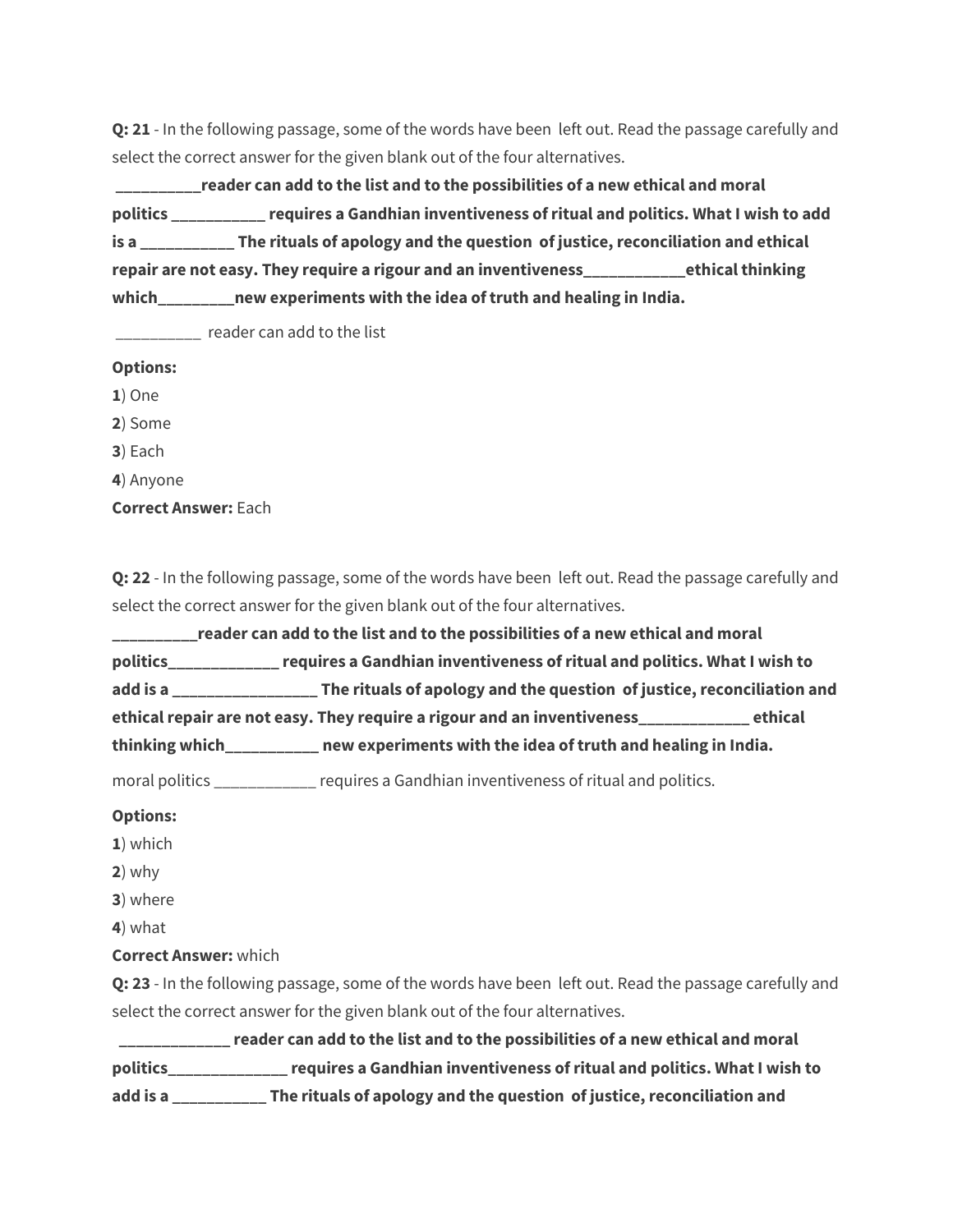**ethical repair are not easy. They require a rigour and an inventiveness \_\_\_\_\_\_\_\_\_\_\_\_\_\_ ethical** 

**thinking which\_\_\_\_\_\_\_\_\_\_\_\_\_new experiments with the idea of truth and healing in India.**

What I wish to add is a

#### **Options:**

- **1**) fear
- **2**) panic
- **3**) warn
- **4**) caveat

**Correct Answer:** caveat

**Q: 24** - In the following passage, some of the words have been left out. Read the passage carefully and select the correct answer for the given blank out of the four alternatives.

 **reader can add to the list and to the possibilities of a new ethical and moral politics requires a Gandhian inventiveness of ritual and politics. What I wish to add is a\_\_\_\_\_\_\_\_\_\_\_\_\_\_ The rituals of apology and the question of justice, reconciliation and ethical repair are not easy. They require a rigour and an inventiveness\_\_\_\_\_\_\_\_\_\_\_\_\_ethical thinking which\_\_\_\_\_\_\_\_\_\_\_\_\_\_new experiments with the idea of truth and healing in India.**

They require a rigour and an inventiveness\_\_\_\_\_\_\_\_\_\_\_ethical thinking

#### **Options:**

- **1**) with
- **2**) of
- **3**) to

**4**) against

**Correct Answer:** of

**Q: 25** - In the following passage, some of the words have been left out. Read the passage carefully and select the correct answer for the given blank out of the four alternatives.

**\_\_\_\_\_\_\_\_\_\_\_\_\_\_ reader can add to the list and to the possibilities of a new ethical and moral politics\_\_\_\_\_\_\_\_ requires a Gandhian inventiveness of ritual and politics. What I wish to add is a\_\_\_\_\_\_\_\_\_\_\_\_. The rituals of apology and the question of justice, reconciliation and ethical repair are not easy. They require a rigour and an inventiveness\_\_\_\_\_\_\_\_\_\_ethical thinking** 

**which\_\_\_\_\_\_\_\_\_\_\_\_\_\_\_\_new experiments with the idea of truth and healing in India.**

which mew experiments with the idea of truth and healing in India.

### **Options:**

**1**) necessitate

**2**) ask